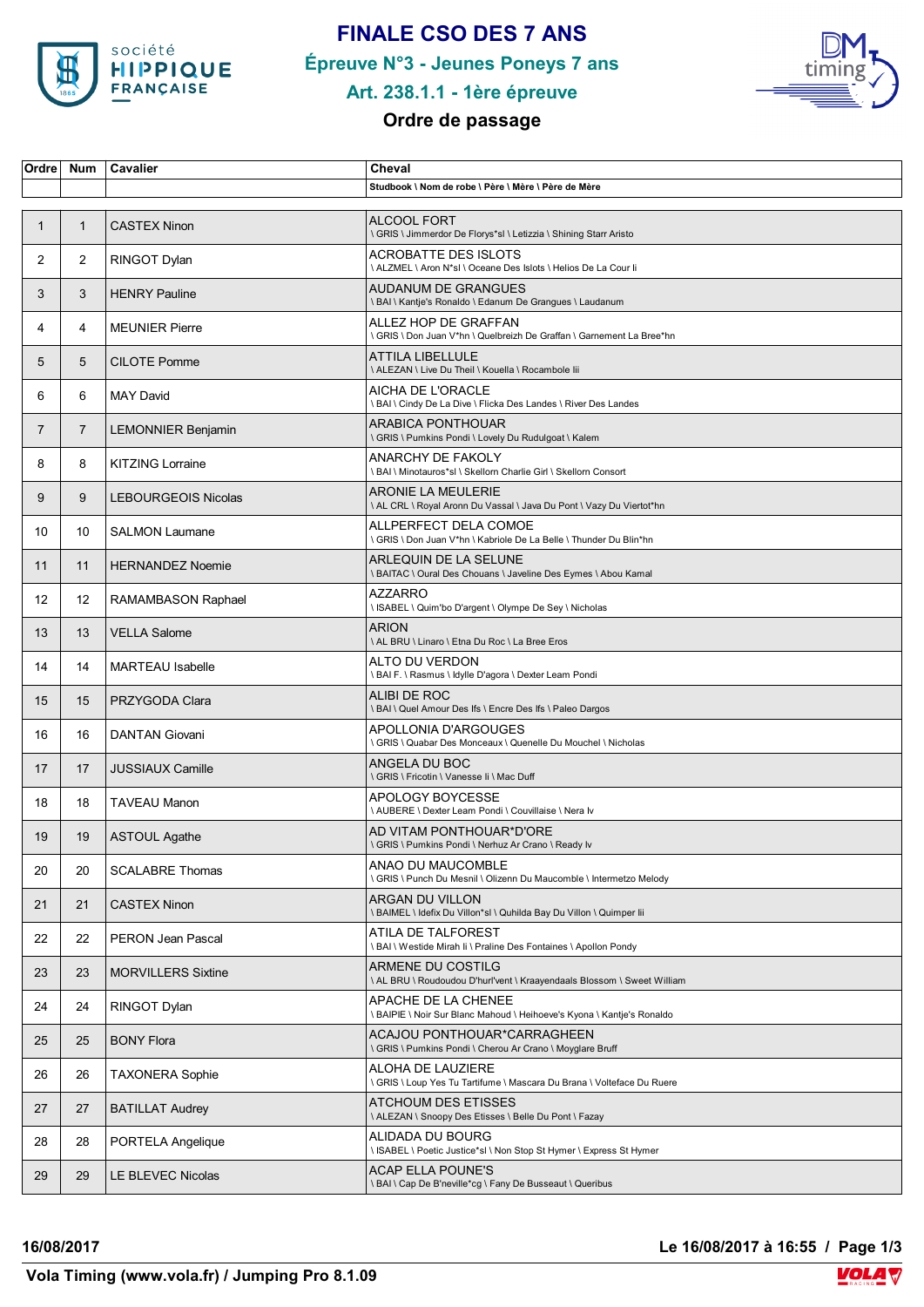#### **FINALE CSO DES 7 ANS Épreuve N°3 - Jeunes Poneys 7 ans**

# **Art. 238.1.1 - 1ère épreuve**

#### **Ordre de passage**

| Ordrel | <b>Num</b> | Cavalier                    | Cheval                                                                                                   |
|--------|------------|-----------------------------|----------------------------------------------------------------------------------------------------------|
|        |            |                             | Studbook \ Nom de robe \ Père \ Mère \ Père de Mère                                                      |
| 30     | 30         | <b>GENIN Bertrand</b>       | <b>HOBBY DES MARRONNIERS</b><br>\ ALEZAN \ Rambo*sl \ Foxhills Harmony \ Luckington Sportaid             |
| 31     | 31         | <b>CHASSAGNE Juliette</b>   | ACROBATE DE CHAMBORD<br>\ ISABEL \ Rasmus \ Mandoline St Hymer \                                         |
| 32     | 32         | PARDANAUD Jennifer          | <b>AUBEPINE NORMANDE</b><br>\ BAI \ Aron N*sl \ Pomme Normande \ Karisto De L'aumont                     |
| 33     | 33         | <b>MENDES COSTA Mandy</b>   | ANACONDA DU REFLEH<br>\ BAI \ Nomade Du Perthois \ Qualine Du Refleh \                                   |
| 34     | 34         | <b>HENRY Pauline</b>        | <b>AYE KIWI</b><br>\ GRIS \ Ice And Fire D'albran \ Pastel D'akila \ Calypso D'herbiers*ecolit           |
| 35     | 35         | <b>FANGEAUX Julien</b>      | ALWAYS DES CHOUANS<br>\ BAI \ Tanan Des Chouans \ Iona Des Chouans \ Dyffrynaled Gari Tryfan             |
| 36     | 36         | <b>GARO Louna</b>           | ALTO DE FOUGNARD<br>\ BAI \ Jimmerdor De Florys*sl \ Qure De La Rive*fougnard \ Linaro                   |
| 37     | 37         | <b>SAUMONT Mathilde</b>     | AIR LINE DU LIN<br>\ BAI \ Machno Carwyn \ Eva La Bree \ Llanarth Marc Ap Braint                         |
| 38     | 38         | <b>MEUNIER Pierre</b>       | ALLEGORIA DU RUCHER<br>\ BAI \ Minotauros*sl \ Helena De Tyv \ Alricho                                   |
| 39     | 39         | <b>MASQUELIER Agathe</b>    | ALIA DES COSSES<br>\ ALEZAN \ Royal Aronn Du Vassal \ Kitty De Grange \ Un Atout D'angrie                |
| 40     | 40         | <b>FERCHAUD Morgane</b>     | <b>ABYSSE DU GARON</b><br>\ BAI \ Lennicha De Florys \ Kyriette De Landette \ Cyrius Vennevelle          |
| 41     | 41         | <b>ZANIBELLI Christelle</b> | AZALEE DE LA MERCERIE<br>\ BAI \ Rambo*sl \ Korrigane De Civry \ Glen De L'aumont                        |
| 42     | 42         | <b>CASTEX Ninon</b>         | LOVELYHILL MAGICAL HEIGHT<br>\ BAI \ Applewitch Pure Magic \ Yewtree On High \ Unpredictable Of Maillard |
| 43     | 43         | <b>GREPILLOUX Tanie</b>     | ARTISTE DU HAMEL<br>\ AL BRU \ Quoutsou \ Quality De La Lande \ Lancer                                   |
| 44     | 44         | <b>BRASSEUR Flore</b>       | ATHENA DU MILON<br>I BAI \ Opplala St Hymer \ Ulla De La Nievre \ Nimbus Iv                              |
| 45     | 45         | <b>ORHANT Romane</b>        | AQUINA D'ELLE<br>\ ALEZAN \ Orient D'elle \ Brume De La Boulay \ Grand Veneur                            |
| 46     | 46         | <b>KOLTZ Emma</b>           | ALASKA DE VALBOURG<br>\ ALZPIE \ Kalaska De Semilly \ Opaline Du Real \ Fcochise Des Odins               |
| 47     | 47         | <b>ECOCHARD Justine</b>     | AFFIXE ROC DU PIC<br>\ ISABEL \ Rococo Du Thuit \ Frivolle \ Tonnerre D'angrie                           |
| 48     | 48         | <b>CILOTE Pomme</b>         | <b>MULLAGH MAC</b><br>\ GRIS \ Kilmullen Fionn \ Lady Kate \ Tulira Robuck                               |
| 49     | 49         | <b>BURNOUF Lilou</b>        | AZUR DE LA HAGUE<br>I BAI \ Quabar Des Monceaux \ Poesie De La Hague \ Glen De L'aumont                  |
| 50     | 50         | <b>CAILLEAUX Morgane</b>    | ALTESSE DES NOUETTES<br>\ BAI \ Mexico De Caudard \ Lady Des Nouettes \ Fareneit Herquetot               |
| 51     | 51         | <b>BECAT Morgane</b>        | ARIBO DE PIGOU<br>\ BAIMEL \ High Ball \ Idole \                                                         |
| 52     | 52         | TSCHOEPPE Carmen            | ALAGNA DE WALTEN<br>\ GRIS \ Don Juan V*hn \ Constance lii \ Rio De Kassyd                               |
| 53     | 53         | <b>SALOME Marion</b>        | AMGOON DE BERNIERES<br>\ BAI \ Kantje's Ronaldo \ Sissi De Montmain \ Linaro                             |
| 54     | 54         | <b>VALADE Julie</b>         | <b>ALZANO LOXIE</b><br>\ ALEZAN \ Mexico De Caudard \ Maheurie \ Cyrius Vennevelle                       |
| 55     | 55         | <b>HENRY Pauline</b>        | ARAGON DES LANDES<br>\ ALEZAN \ Aron N*sl \ Jasmine Des Landes \ Indra Rebel                             |
| 56     | 56         | MUYARD Thea                 | ALASKA DU TILIA<br>\ AL CRL \ Kalaska De Semilly \ Hourloupe Du Tilia \ Elvey Jarnac                     |
| 57     | 57         | RINGOT Dylan                | ALCOUL DE LA WARANDE<br>\ GRIS \ Never Glove De Florys \ Nakia De La Hocq \ Casimir lv                   |
| 58     | 58         | <b>TURPIN Amelie</b>        | <b>ACROBATE DES ISLES</b><br>\ BAI \ Rambo*sl \ Roxane De Civry \ Kantje's Ronaldo                       |
| 59     | 59         | LEBOURGEOIS Nicolas         | AVENTURE DE TAILLE<br>\ BAI \ Aron N*sl \ Elisee Du Vast \ Titan Du Mougard                              |

**16/08/2017 Le 16/08/2017 à 16:55 / Page 2/3**